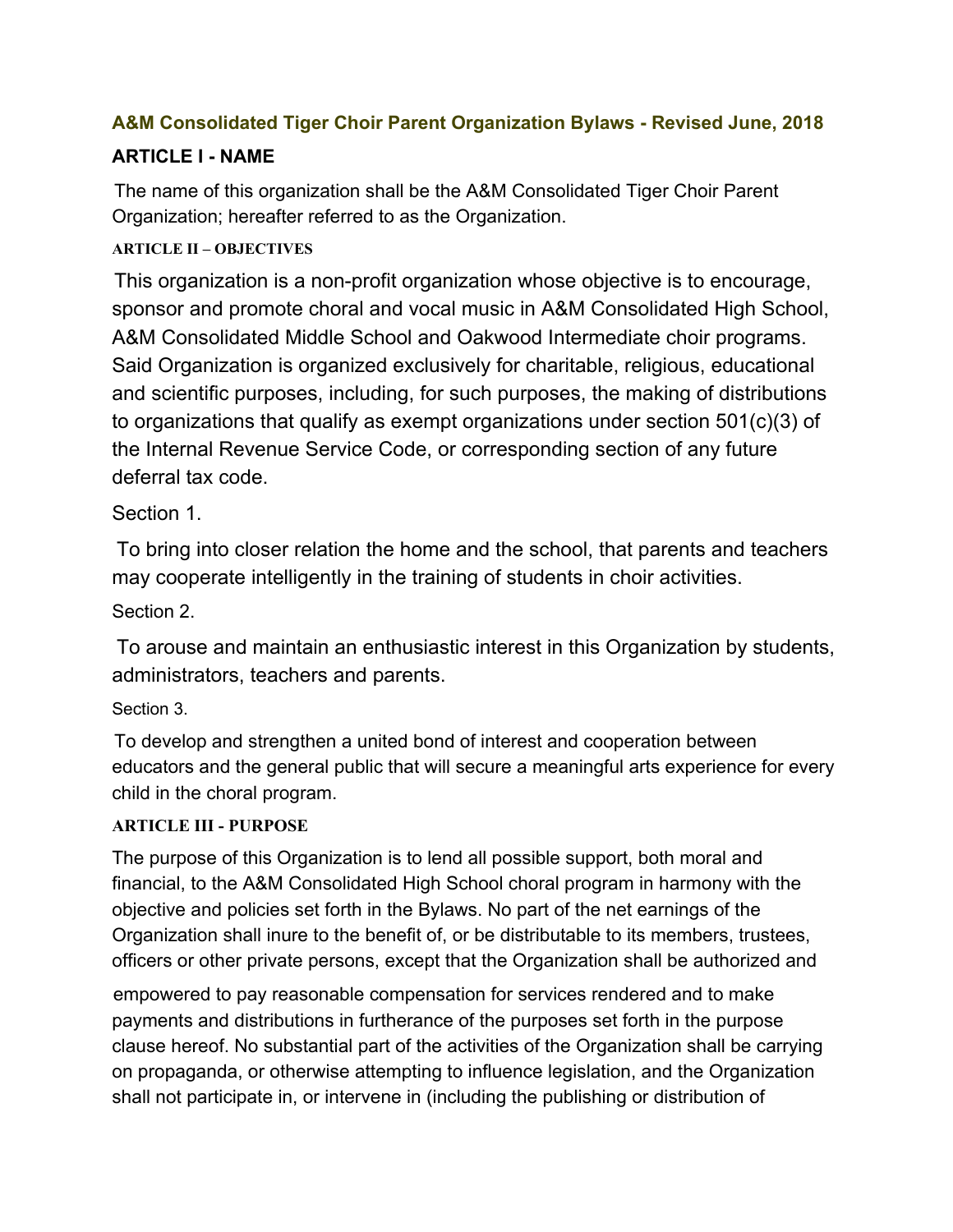statements) any political campaign on behalf of any candidate for public office. Notwithstanding any other provision of this document, the Organization shall not carry on any other activities not permitted to be carried on (a) by an organization exempt from federal income tax under section 501(c)(3) of the Internal Revenue Tax Code, or corresponding section of any future tax code, or (b) by an organization, contributions to which are deductible under section 170(c)(2) of the Internal Revenue Tax Code, or corresponding section of any future federal tax code.

Section 1.

To raise funds to support choral activities.

Section 2.

To provide funds as requested by the Head Choir Director and approved by the Organization's membership for choral activities which are not included in the CSISD budget.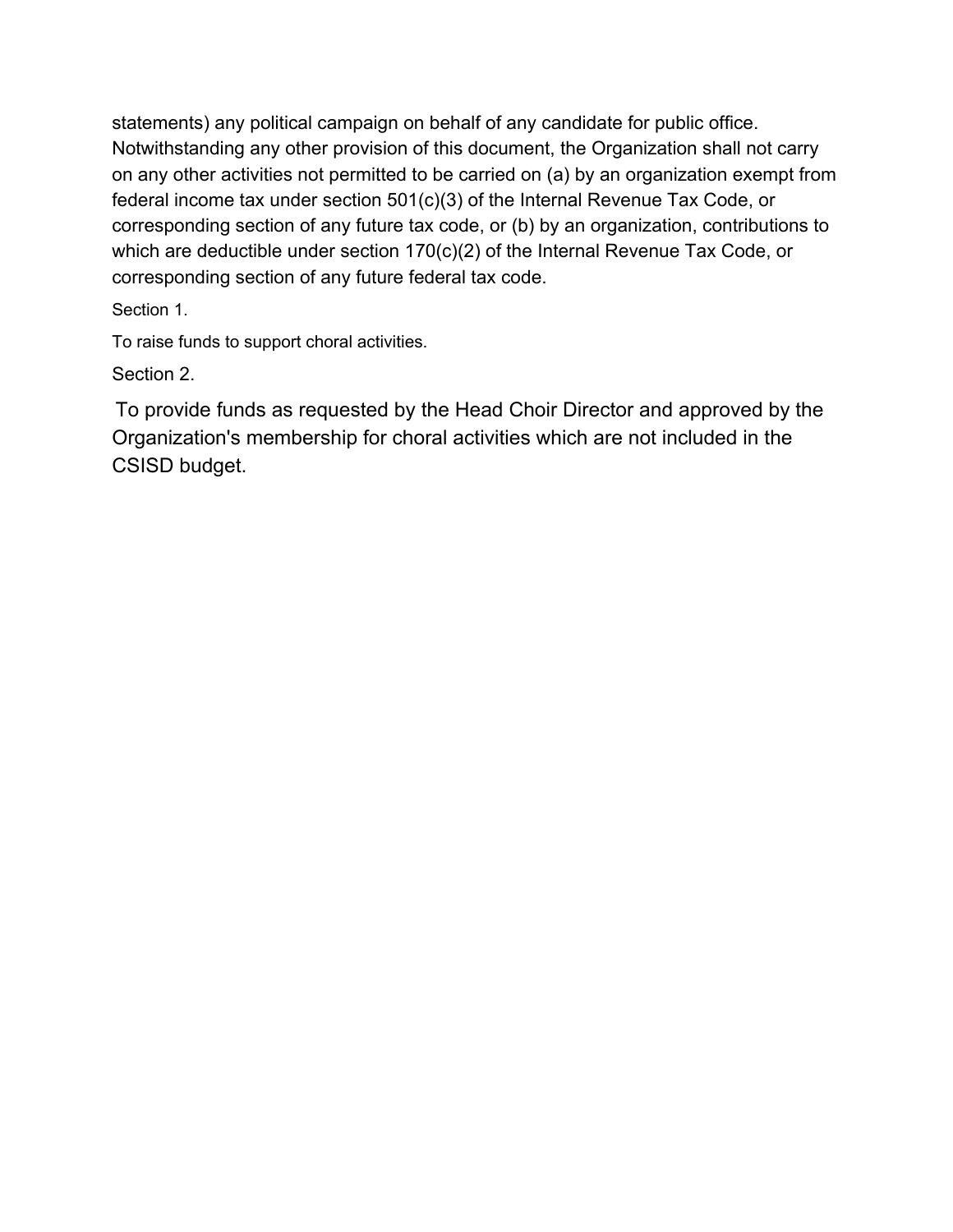Section 3.

To identify parent, community volunteers and sponsors who are interested in donating time or financial support to choir functions which are not provided or otherwise funded by the CSISD school budget.

Section 4.

To actively recruit members for participation in all Organization activities.

#### **ARTICLE IV – MEMBERSHIP AND DUES**

Section 1.

Membership shall be open to all parents of A&M Consolidated High School choir students and all persons interested in the objectives of this Organization.

Section 2.

Voting membership is defined as current elected officers, standing committee members, and others who are current with payment of annual dues.

Section 3.

All current choir students are non-voting members of the Organization.

Section 4.

The Executive Board shall set annual dues. Dues are payable before the end of September for a given membership/school year. No delinquent member may serve in an elected position.

Section 5.

The membership year shall begin in the month of June, in conjunction with preparation for summer choir.

#### **ARTICLE V- EXECUTIVE BOARD AND ITS ELECTION**

Section 1.

The Executive Board of the Organization shall consist of the President, Executive Vice President, Vice President of Administration, Vice President of Fundraising, Secretary, Treasurer and Reporter. The officers shall perform the duties prescribed by these Bylaws and by the parliamentary authority adopted by the Organization. Each officer shall exercise only one (1) vote. Two (2) elected members may share any one (1) of the officer positions with only one (1) vote.

Section 2

Officers for the following school year shall be nominated from and elected each spring by the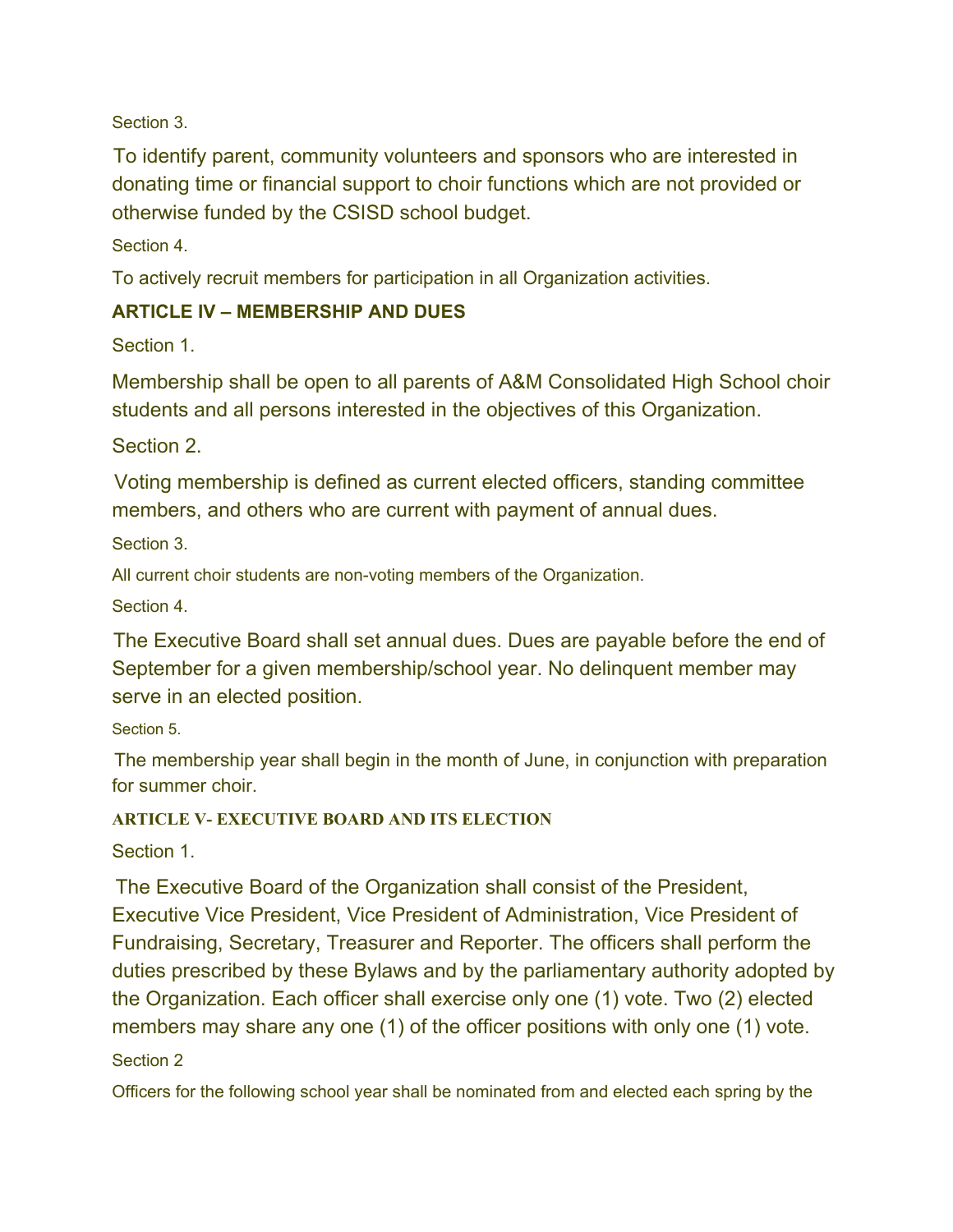current Organization membership.

Section 3.

Nominations for Executive Board positions will be accepted beginning at the March general meeting of the Organization. The current President shall report these nominations to the membership of the Organization at the April general meeting of the Organization. Before the election. Consent of nominees is required prior to placing them on a ballot.

Section 4.

The officers shall be elected by ballot of the general membership at the May meeting, and shall assume office June 1.

Section 5.

Executive Board position terms shall be for one (1) year. No person may hold more than one (1) office at a time. No person shall be eligible to serve more than two (2) consecutive terms in the same office, unless agreed upon by two-thirds vote of the Board.

Section 6.

**Vacancies**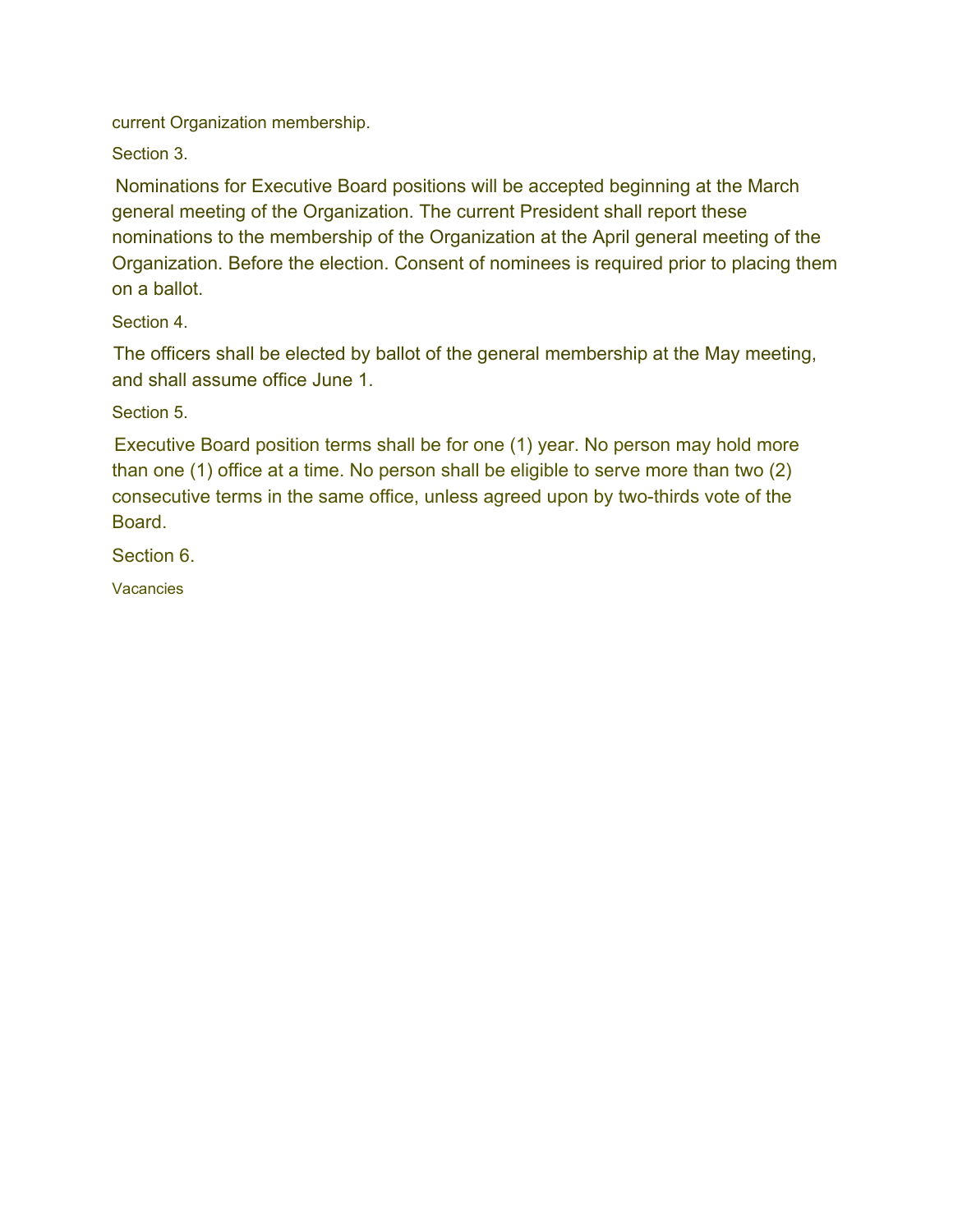A. A vacancy occurring in any office shall be filled for the unexpired term by a person elected by a two-thirds majority vote of the remaining members of the Board, after notice of such election having been given.

B. In case of vacancy occurring in the office of President, if there is a Co-President, the CoPresident will assume the role of single President. If there is no current Co-President, the Executive Vice President shall assume the role of President, and the Vice President of Administration shall assume the duties of the Executive Vice President. If the Executive Vice President is not able to fill the position, the Vice President of Administration may assume role of the President with two-thirds approval of the remaining members of the Board.

C. The Board may remove any elected official from office by a two-thirds vote of the Board who are present at a special meeting called for that purpose.

Section 7.

No Executive Officer may speak on behalf of or represent the Organization in any matter without the express consent and foreknowledge of the President. Doing so shall result in a formal reprimand and may result in removal from office.

Section 8.

A quorum shall consist of at least four (4) voting members. A quorum is required to conduct business. Discussion is allowed at meetings that lack a quorum.

Section 9.

Any action required outside of a regularly scheduled membership meeting OR executive board meeting may be considered and voted on electronically. Electronic voting will be held open for 48 hours and will be considered with majority rule as long as at least five (5) officers and/or committee members respond. The outcome of the electronic vote shall be reported at the next regularly scheduled business meeting.

#### **ARTICLE VI – DUTIES OF THE EXECUTIVE BOARD**

Section 1.

The Executive Board shall meet whenever necessary to conduct the business of the club.

Section 2.

The Executive Board shall discuss and suggest needed policies or policy changes. Policies or policy changes that are recommended to the membership for approval must have two-thirds approval of those Executive Board members present at the time of discussion. If two-thirds approval is not obtained, the issue in question will be considered for club approval without recommendation from the Executive Board.

#### Section 3.

The Executive Board shall report the results of all deliberations to the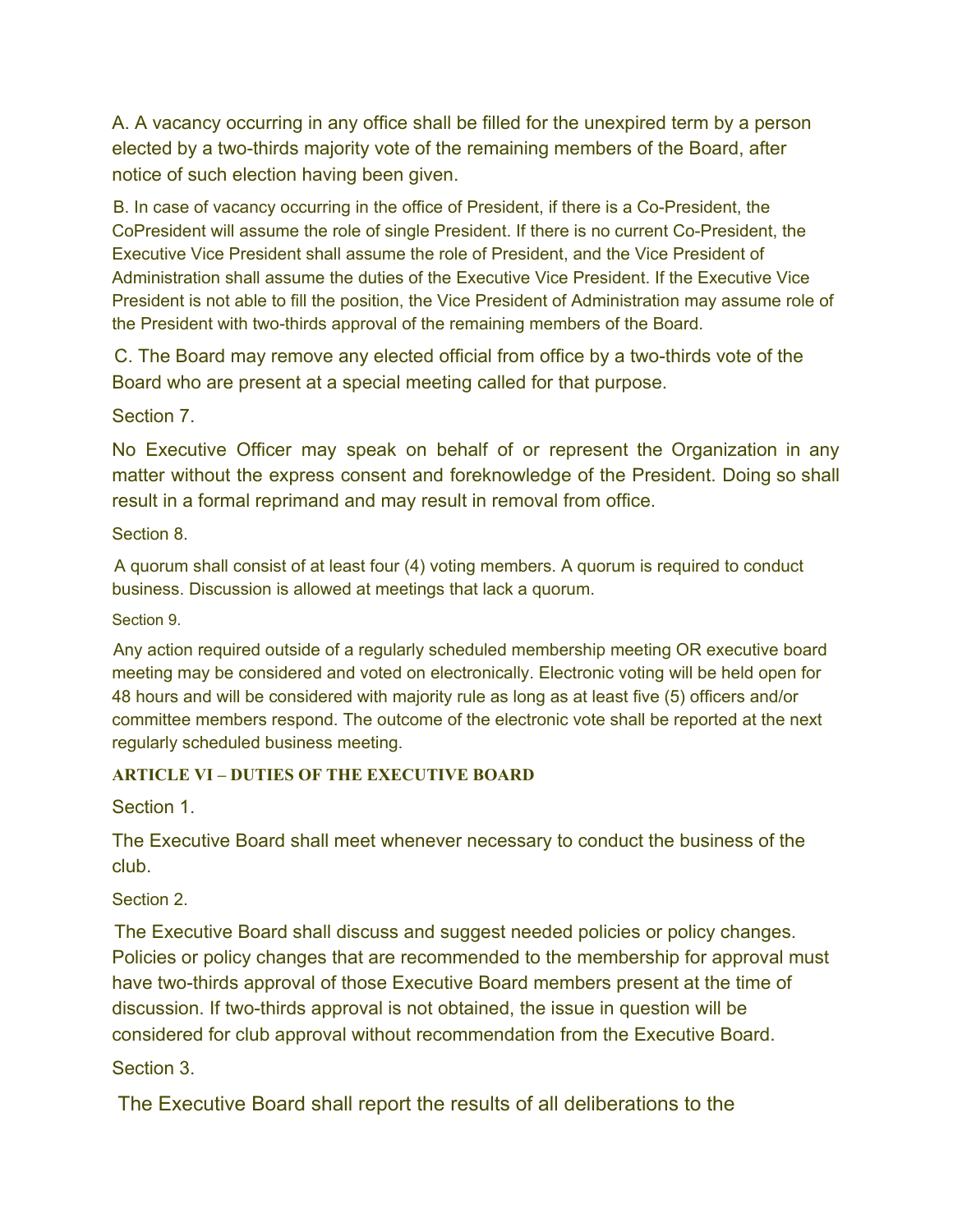membership at the next scheduled business meeting.

Section 4.

The Executive Board shall set the agendas for monthly business meetings and membership meetings. An item shall be included on all meetings for new business to allow for proposals, discussion, etc. from others present.

Section 5.

The Executive Board shall approve the choice of bank(s) used for Organization account(s).

Section 6.

The Executive Board has the authority to approve up to \$250.00 per occurrence, for a total of \$1500.00 per year, for expenses that the President deems necessary to maintain the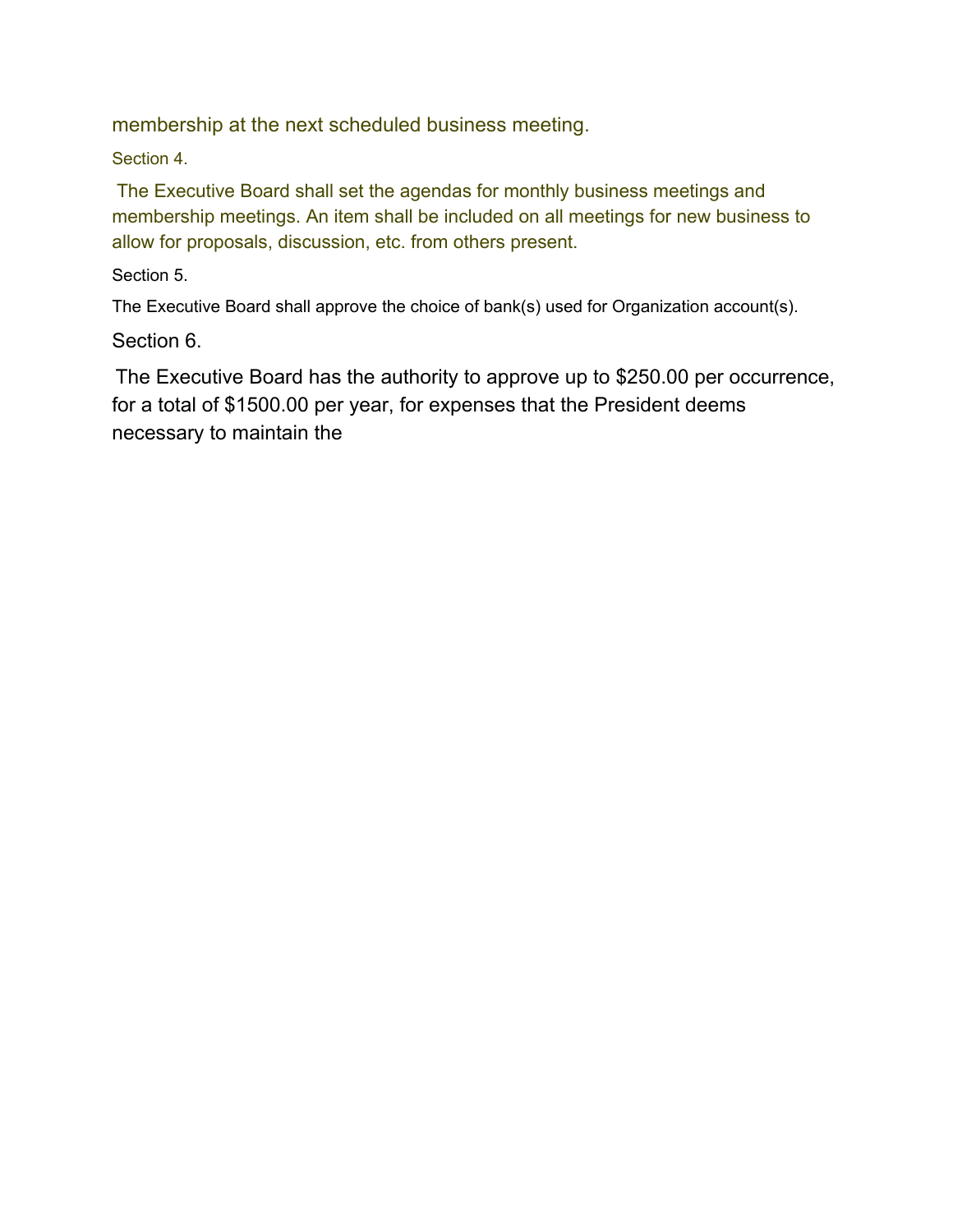regularly scheduled business of the Organization. Any such approved expense shall be reported to the membership at the next regularly scheduled membership meeting and reflected in the meeting minutes.

## **ARTICLE VII - DUTIES OF OFFICERS**

A. President - shall preside over all meetings of the Organization and of the Executive Board and appoint committees and committee chairpersons as set forth in these Articles. The President shall sign and execute in the name of the Organization all contracts or other instruments authorized by the Executive Board, except in cases where the Executive Board expressly delegates its execution to some other office or agent of the Organization. The President will have a valid signature card on file with the Organization's bank(s) for all accounts and will have access to those account(s). The President shall perform all duties incident to the office of President, and the Executive Board may from time to time, assign other such duties to the President.

B. Executive Vice President- shall perform the duties of the President during the President's absence, resignation, or termination. The Executive Vice President shall also:

•

Preside over meetings in the President's absence. Countersign checks drawn on the Organization's accounts in accordance with the requirements of the bylaws in the absence of the President. Serve as Chairperson to the Choir Council and will advise and assist the Choir Council for the Choir Banquet. Communicate regularly with the Director(s) to address their instrumentation needs to bring to the attention of the Executive Board. Shall perform additional duties that may be assigned by the President or the Executive Board, and other such duties as addressed in Article V, Section 6. Have a valid signature card on file with the Organization's bank(s) for all accounts and have access to those account(s).

C. Vice President of Administration

•

Will oversee and coordinate event activities, which may include catering, facility rentals or other needs that may arise on behalf of the Tiger Choir Parent Organization. Will ensure all volunteers/chaperones have completed background check and are cleared by CSISD prior to allowing any volunteer to participate in any event. Will oversee and coordinate all volunteers/chaperones for away games, administrative day, and any other choral activities that require such assistance. Shall perform additional duties that may be assigned by the President or the Executive Board, and other such duties as addressed in Article V, Section 6.

## D. Vice President of Fundraising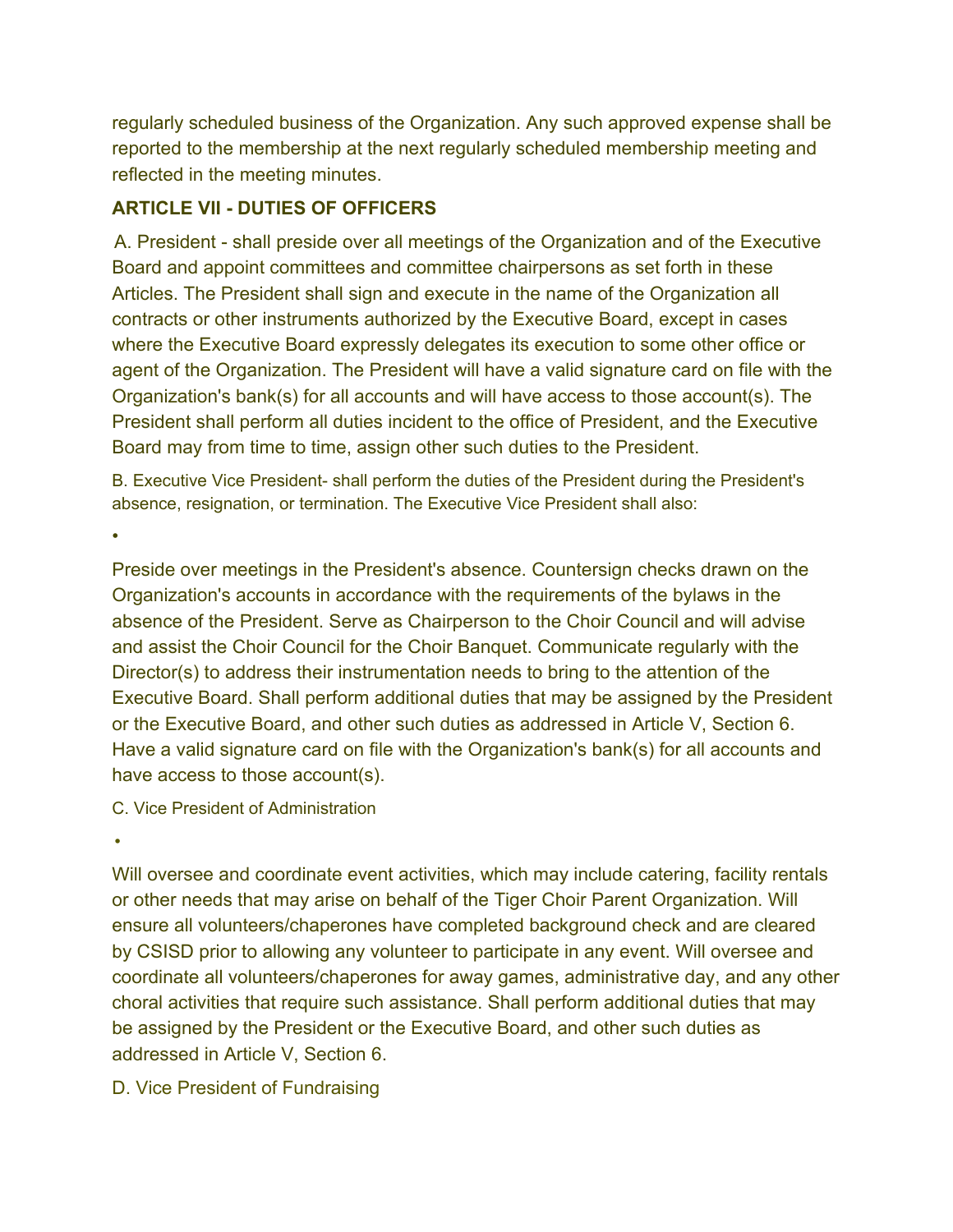Will oversee, work with and advise fundraising committees. Will oversee and coordinate all sales.

•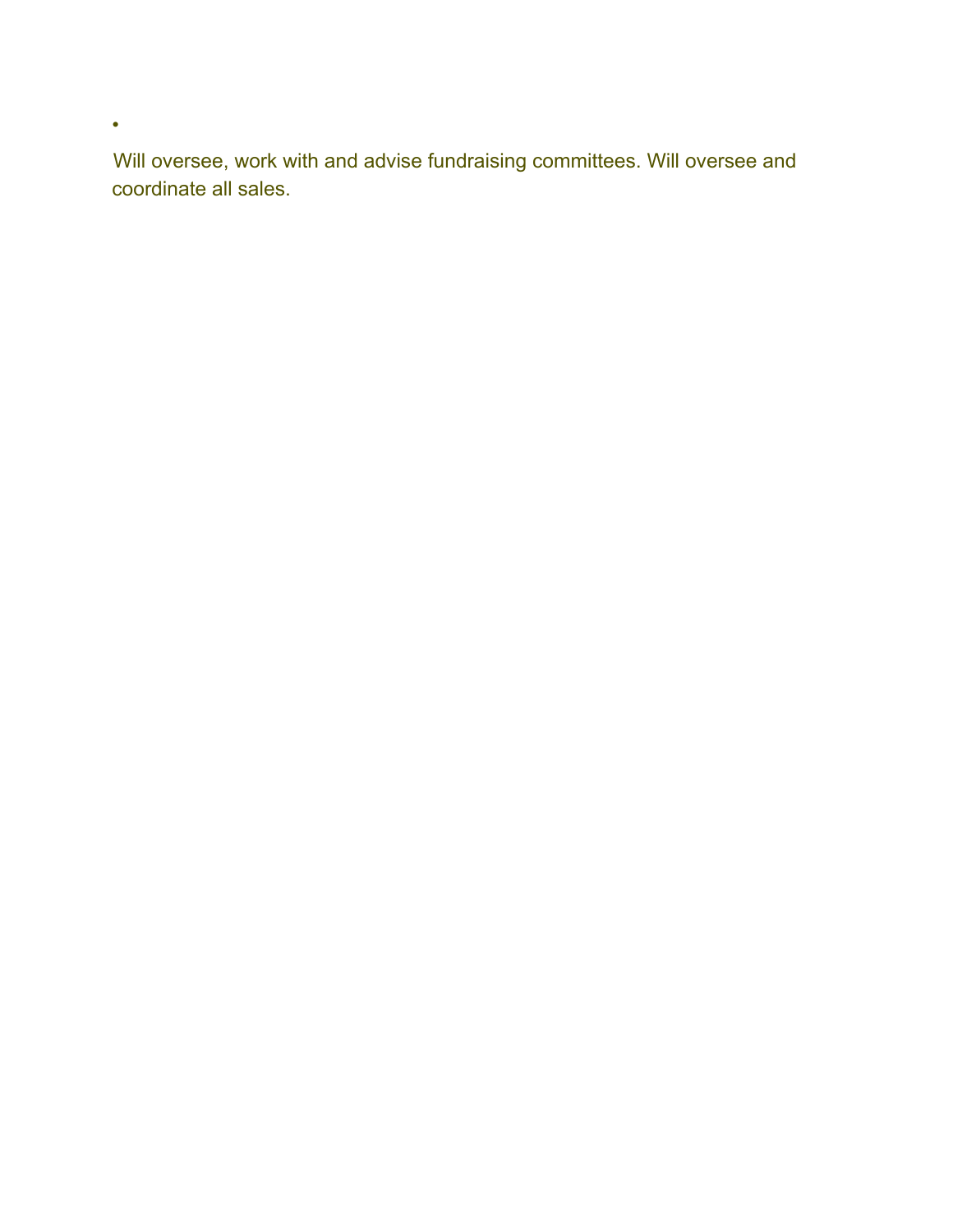Will assist the Treasurer with the accounting and allocation of funds from all fundraising. Shall perform additional duties that may be assigned by the President or the Executive Board, and other such duties as addressed in Article V, Section 6.

## E. Vice President of Sponsorships

Will oversee recruitment of sponsors-corporate and choir family. Will coordinate and organize information on sponsors contacted during school year and provide documentation to the board.

Will assist the Treasurer with accounting and allocation of funds from sponsorships. Will assist Reporter and Choir Director in ads, sponsorship letters, and any communications about recruiting and rewarding sponsors. Shall perform additional duties that may be assigned by the President of the Executive Board, and other such duties as addressed in Article V, Section 6.

#### F. Secretary

shall keep minutes of all meetings of the Organization and the Executive Board. Copies of any written reports given at meetings of the Organization and the Executive Board will be filed with the minutes and of that meeting. These minutes should be kept on file in the principal's or superintendent's office. The Secretary shall maintain and have available at all meetings documentation for the current year including current Bylaws, minutes, correspondence and any business procedures. The Secretary shall handle all official correspondence for the Organization, except those specifically assigned to another Executive Board member. The Secretary will ensure that information notebooks and related materials are handed over to new Board members in a timely fashion after elections, and that these notebooks are up-to-date upon turnover. The Secretary will have a valid signature card on file with the Organization's bank(s) for all accounts and will have access to those account(s). The Secretary shall perform all duties incident to the office of the Secretary and the President or the Executive Board may from time to time, assign other such duties to the Secretary.

#### G. Treasurer -

shall maintain (keep an accurate record of receipts and expenditures) all financial records of the Organization. The Treasurer shall also:

Prepare the annual budget of the Organization. Provide monthly financial reports to the Board and membership, and at other times as requested. Receive all funds for the Organization and promptly deposit the money in a bank designated by the Executive Board.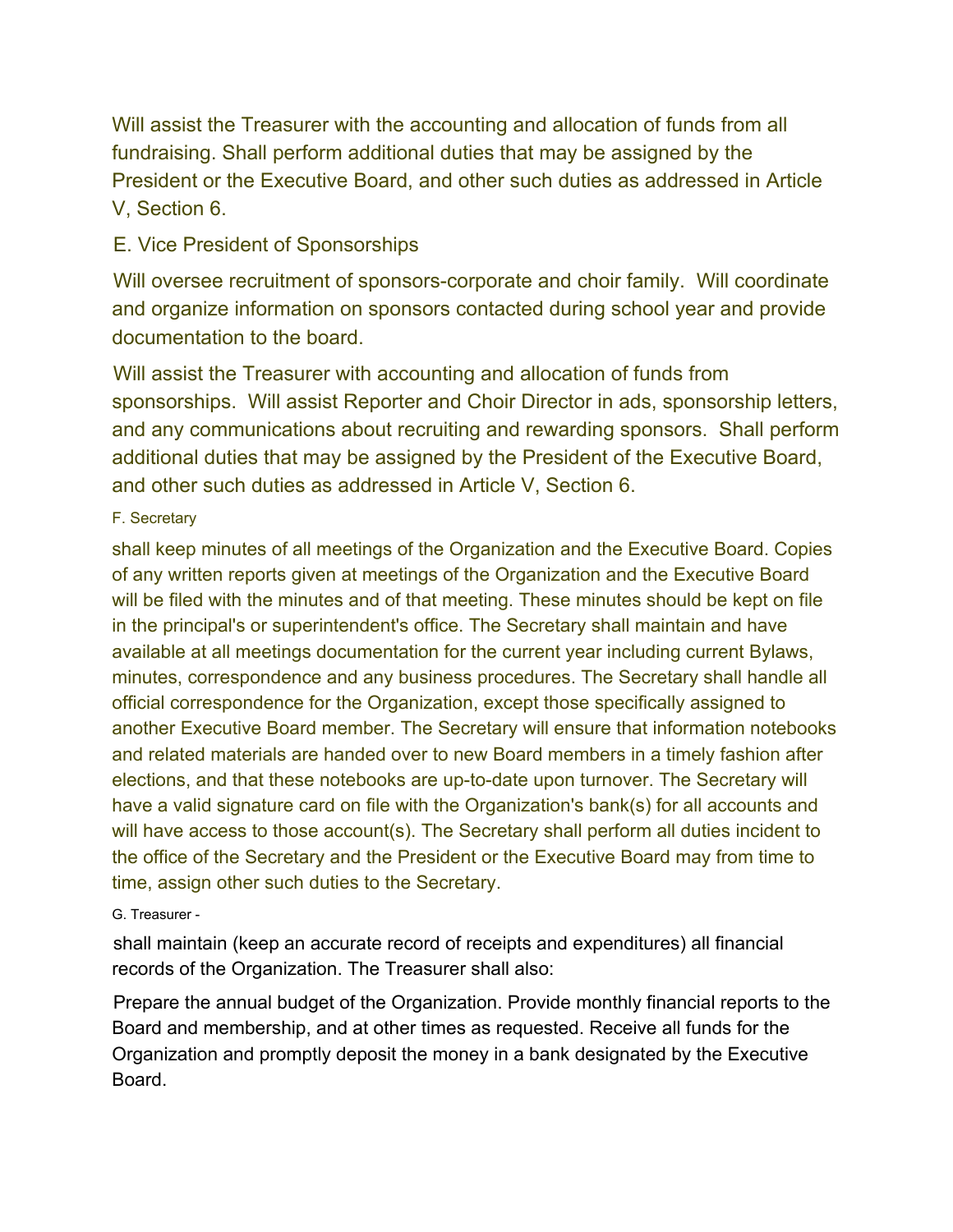Pay out funds with proper approval and documentation in accordance with the approved budget. All pay out of funds is to be approved by two officers of the Executive Board. Two (2) officers must sign all checks, one must be the Treasurer, and the other shall be President or a Vice President. Establish good accounting procedures, and maintain a permanent file for financial related records. Ensure that no account used by the Organization has an active ATM card, debit card, line of credit, or any electronic funds transfer authority. Prepare and present a year-end financial report to the Board with copies to the school principal and CSISD Business Office no later than September 1 of each year. Cooperate with Review Committees or person(s) assigned to audit/review financial records at year-end, or as requested. Turn over all financial records directly to the new Treasurer, and no other person(s) or officer(s). Prepare and file tax returns and statements with all state and federal agencies as required in the course of Organization business. The Treasurer will have a valid signature card on file with the Organization's bank(s) for all accounts and will have access to those account(s).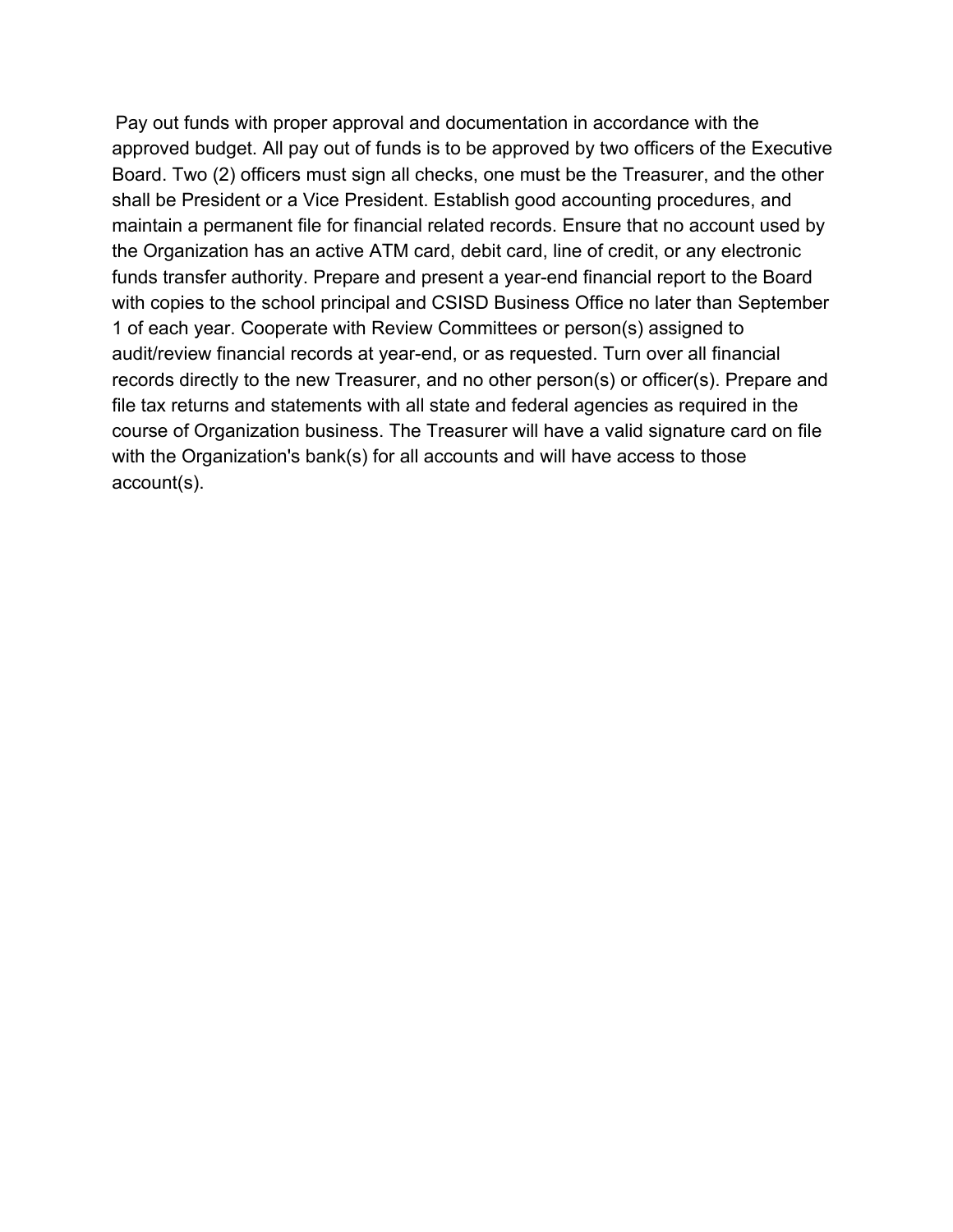Perform all duties incident to the office of Treasurer, and the Executive Board may from time to time, assign other such duties as deemed necessary.

H. Reporter -

shall prepare and distribute notice of the Organization's meetings; shall be responsible for editing and distributing the Organization's newsletter regarding activities of the Organization and the Choir. The Reporter shall maintain and/or update the Organization's website, social media and online calendar of activities. The Reporter shall submit articles to the local media (print, TV and/or radio) concerning public service announcements for Choir programs and fund raising projects of the Organization; and perform all the duties incident to the office of Reporter, and other duties as may, from time to time, be assigned by the Executive Board or the President.

#### **ARTICLE VII – MEETINGS**

Section 1.

A general meeting shall be held monthly with appropriate notification to its membership.

Section 2.

At least three (3) members in addition to a majority (50%) the Executive Board must be present to conduct business.

Section 3.

An Executive Board meeting shall be called as needed prior to each monthly general meeting

Section 4.

A Special General Meeting may be called by the President or by a majority of the Executive Board

Section 5.

A Special General Meeting must be called upon written request of ten (10) members of the Organization to the Executive Board. The purpose, date and time shall be stated in the call. Except in cases of emergency, at least three (3) days' notice shall be given to the membership

# **ARTICLE VIII – ADVISORY BOARD AND COMMITTEES**

Section 1,

An Advisory Board, consisting of the Organization's officers, committee chairpersons, parent representatives from 9th, 10th, 11th and 12th grades, Choir Directors, the Principal, and the Student Advisory Board shall provide input for the direction of the Organization's activities throughout the school year.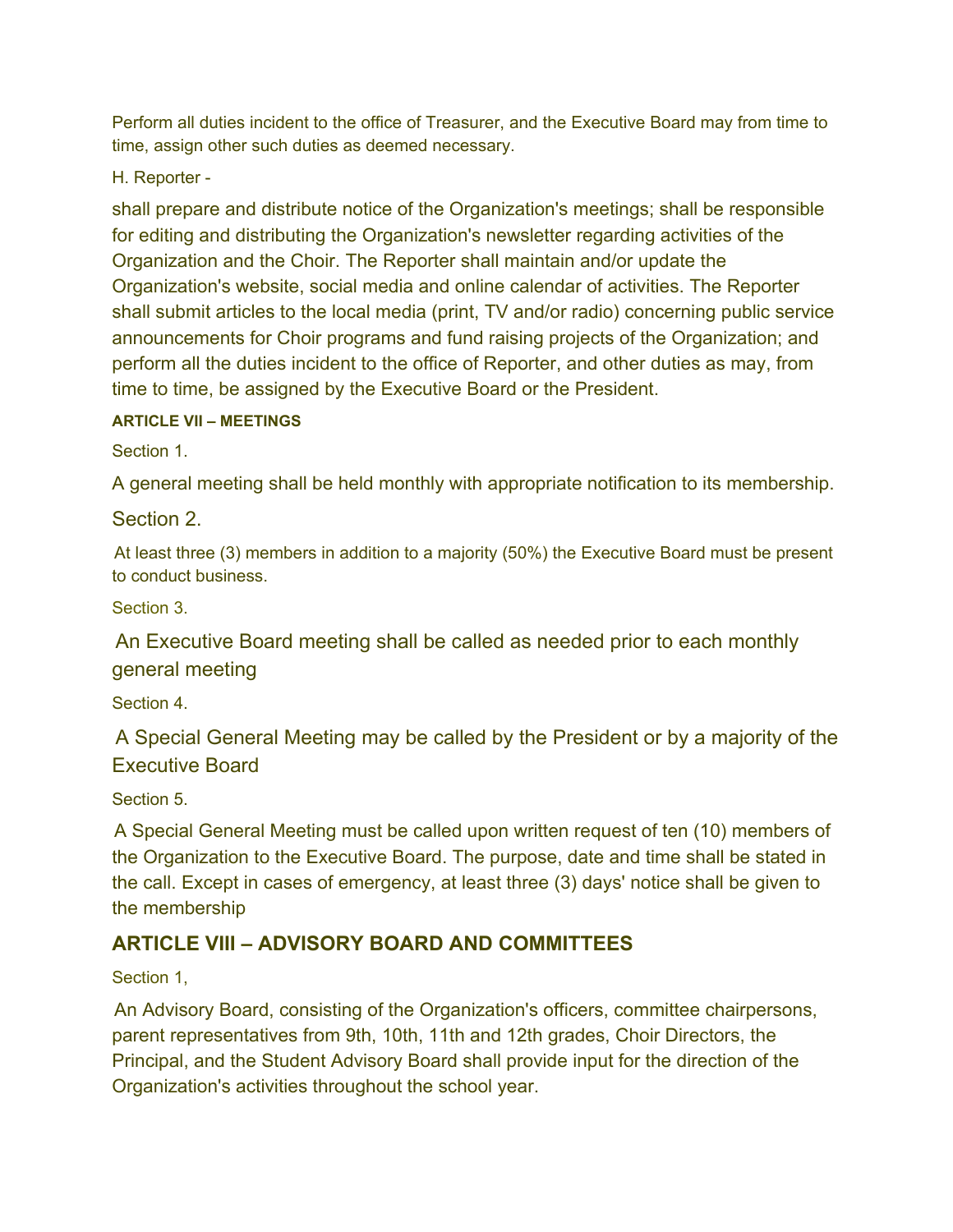#### Section 2.

The Student Advisory Board shall consist of the student-elected Choir Council, approved by the Director(s).

#### Section 3.

The President shall appoint a Finance Committee composed of five (5) members of the organization. The Treasurer shall serve as ex-officio member. The Finance Committee shall prepare a budget for the fiscal year and present it to the Organization at the general meeting at the beginning of the fall semester. The Finance Committee shall plan ways and means for raising money for the support of the Choir. The Finance Committee shall audit the Treasurer's accounts and report the results of this audit to the general membership.

#### Section 4.

Such other committees, standing or special, shall be appointed from time to time, by the President of the Organization or as the Executive Board deems necessary to carry on the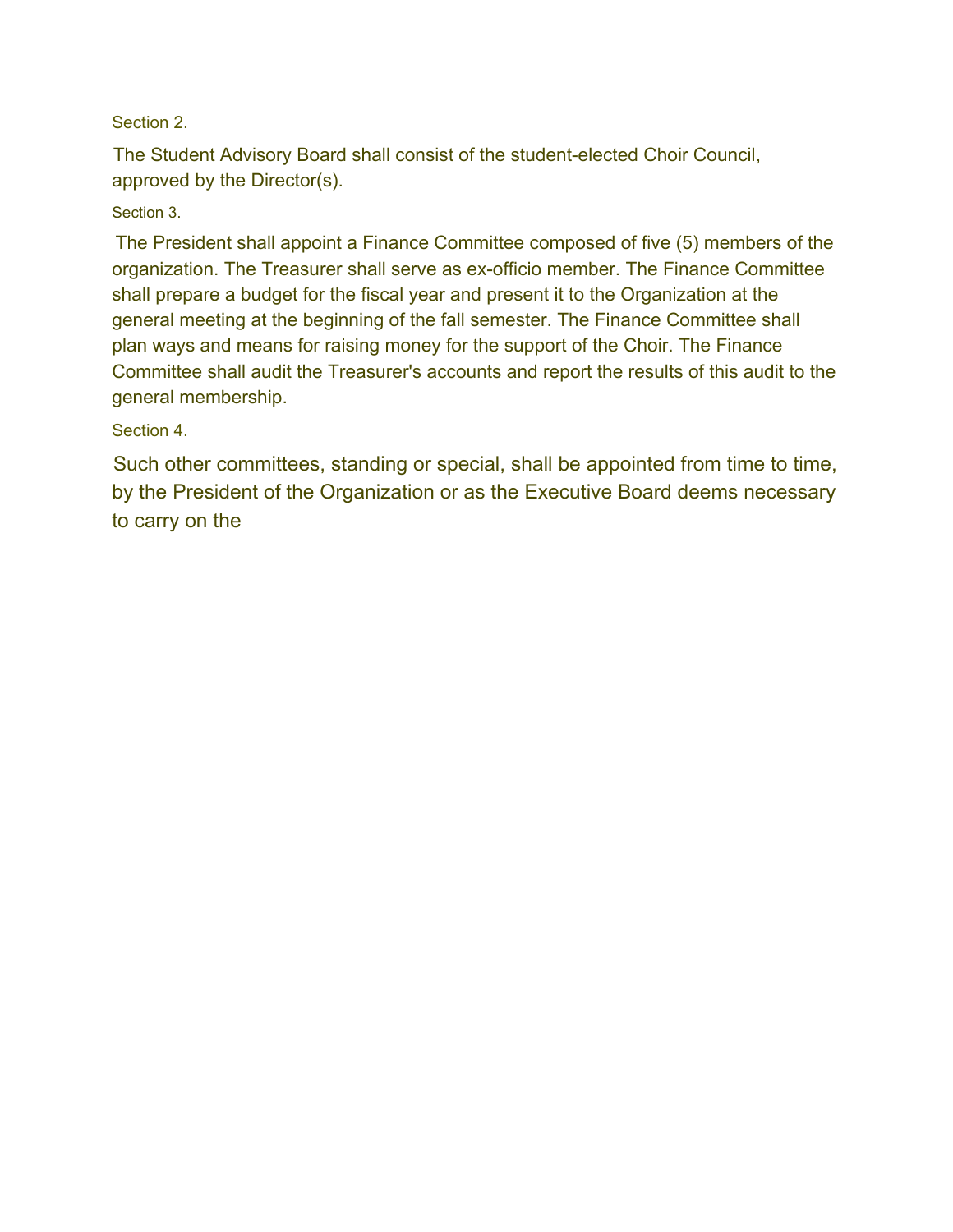objectives and work of the Organization. The President shall be an ex-officio member of all committees.

Section 5.

All chairpersons of committees, standing or special, shall attend the regular monthly Executive Board meetings and provide written plan of action to the Executive Board for approval.

# **ARTICLE IX – FISCAL YEAR AND COMPLETION OF FISCAL BUSINESS**

Section 1.

The fiscal year shall be July 1 through June 30 of the following year,

Section 2.

All fiscal business must be completed by June 30. If there is fiscal business that is still pending by June 30, the new Executive Board must be informed in writing of the pending business and actions being taken to resolve the business, and the previous Board member or members responsible for the business must complete the pending business.

# **ARTICLE X - LIMITATION ON LIABILITY OF DIRECTORS/OFFICERS**

A Director or Officer of the Organization is not liable to the Organization or members for monetary damages for an act or omission in the Director or Officer's capacity as director or officer except to the extent otherwise provided by a statute of the State of Texas.

## **ARTICLE XI – INDEMNIFICATION**

The Organization may indemnify a person who was, is, or is threatened to be made a named defendant or respondent in litigation or other proceedings because the person is or was a director/officer or other person related to the Organization as provided by the provisions in the Act governing indemnification. The Board of Directors/Officers shall have the power to define the requirements and limitations of the Organization to indemnify directors, officers, or others related to the Organization.

# **ARTICLE XII – DISSOLUTION OF ORGANIZATION**

Upon the dissolution of the Organization, assets shall be distributed for one or more exempt purposes within the meaning of section 501(c)(3) of the Internal Revenue Code, or corresponding section of any future federal tax code, or shall be distributed to the federal government, or to a state or local government, for a public purpose. Any such assets not disposed of by the Court of Commons Pleas of the county in which the principal office of the Organization is then located, exclusively for such purposes or to such organizations or organizations, as said Court shall determine, which are organized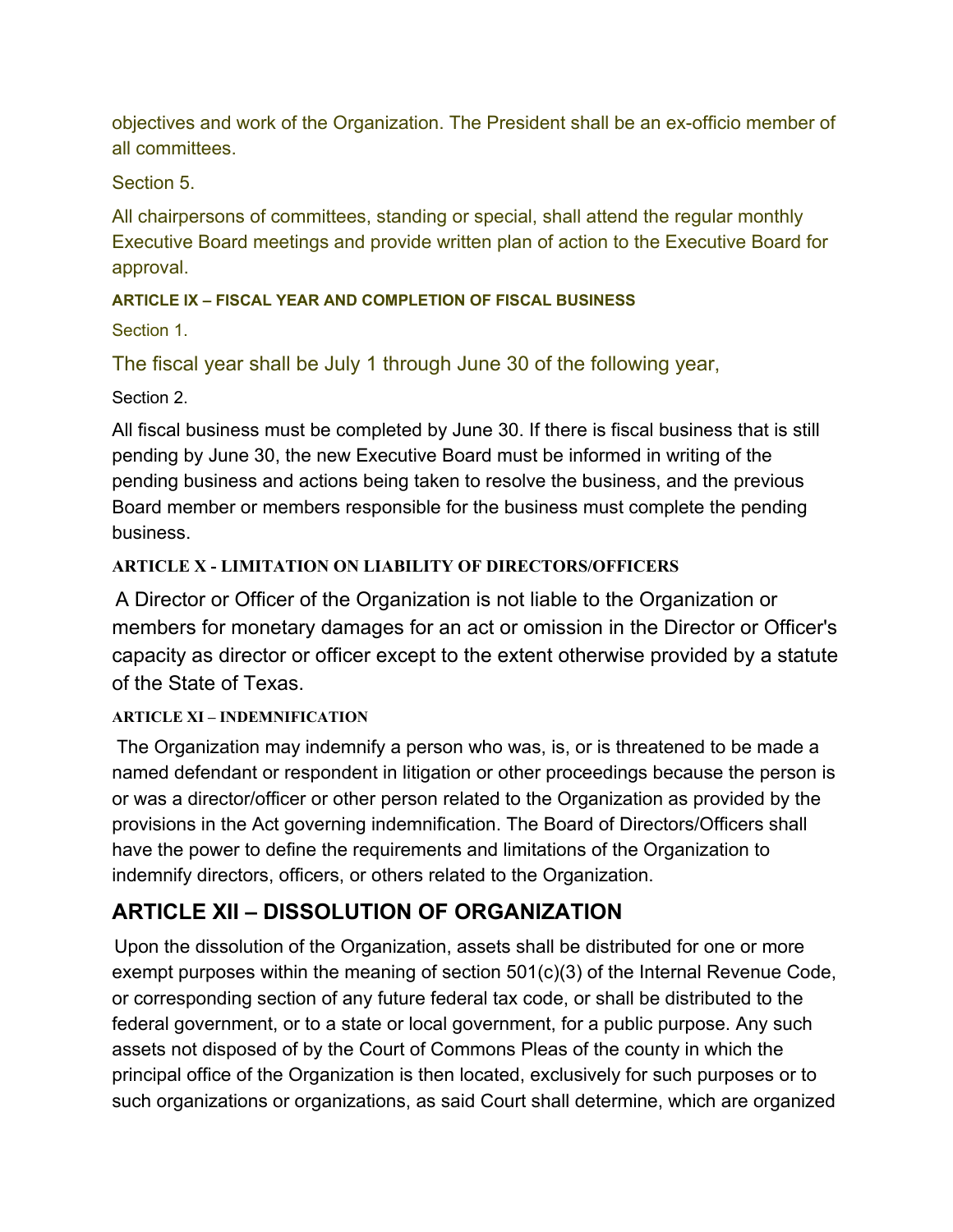exclusively for such purposes.

# **ARTICLE XIII – PARLIAMENTARY AUTHORITY**

The rules contained in the current edition of Robert's Rules of Order, Newly Revised shall govern the Organization in all cases to which they are applicable. In cases in which they are inconsistent with these Bylaws, the guidelines of the Texas University Interscholastic League and any special rules or order the Organization may adopt will be applied, deferring to the statutes of section 501(c)(3) of the Internal Revenue Code.

# **ARTICLE XIV – AMENDMENTS**